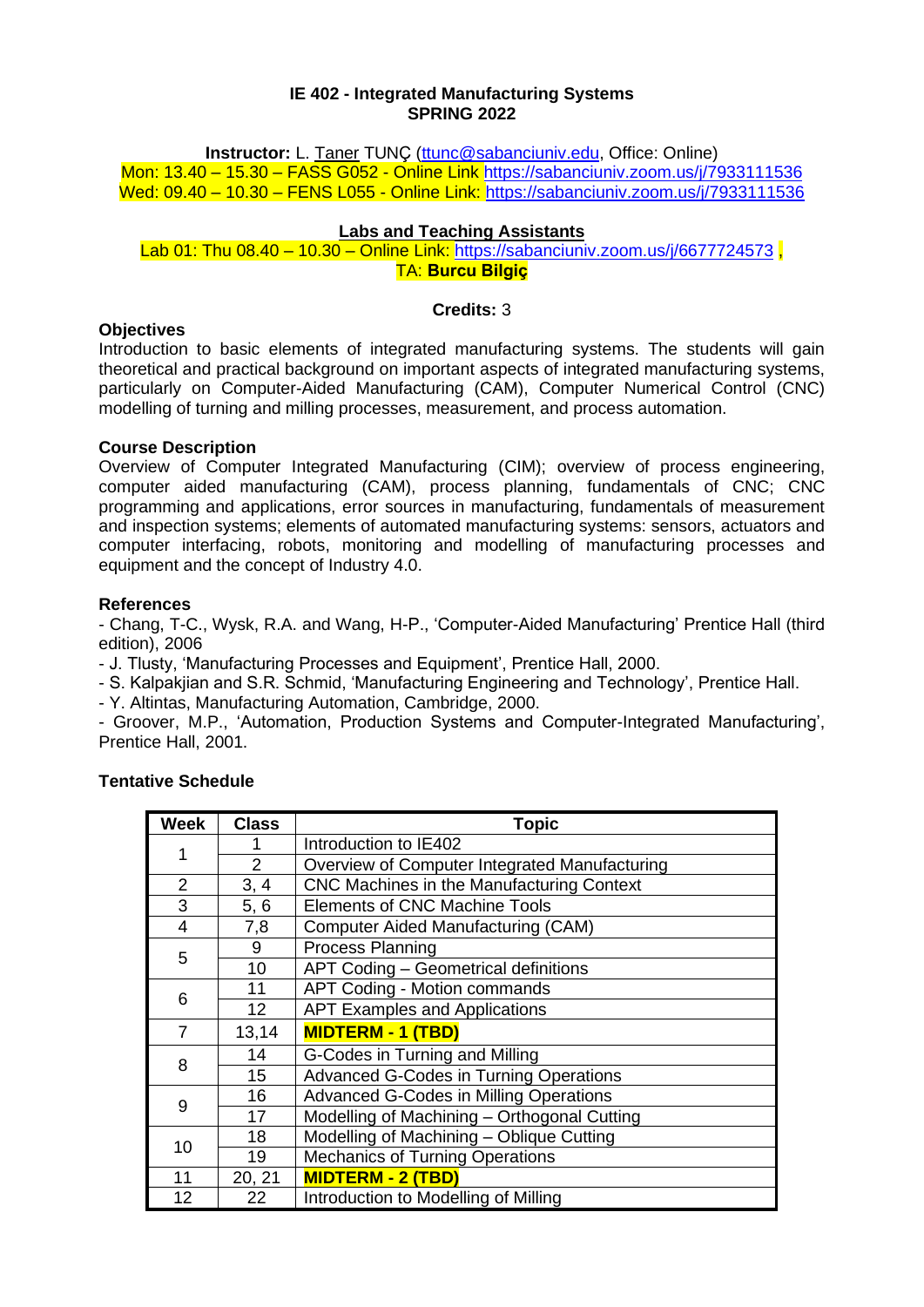|    | 23    | <b>Mechanics of Milling</b>            |  |
|----|-------|----------------------------------------|--|
| 13 | 24.25 | Sensors in manufacturing               |  |
|    | 26.   | Data acquisition and signal processing |  |
| 14 | 27    | Industry 4.0                           |  |
|    | 28    | Last Lecture                           |  |

### **Labs**

- 1. Introduction to Labs
- 2. CAD (review + advanced modelling)
- 3. CAM (introduction and turning)
- 4. CAM  $(2 \frac{1}{2})$  axis milling)
- 5. CAM (3 axis milling)
- 6. CAM (advanced applications)
- 7. Part measurement and inspection
- 8. LabView (basics)
- 9. LabView (data acquisition and processing)
- 10. Process monitoring (force measurement)

### **Exams**

There will be 2 x Written Midterm and 1 Final Exam.

In case of any online exam, your webcam and microphone should be ON during the exam. In the case of non-compliance with this and other declared exam procedures, your exam will be void. Make sure to check that your webcam and microphone function properly before the exam.

If you want to take a make up for any of the above exams, you need to give a written notice at least 1 day prior to the exam, via email to the instructor.

The instructor has the right to invite any student to additional oral exams as a double-check after the midterm and/or final exams. The instructor or one of the Tas within the instruction team may go through the exam paper with some of the students on a random selection basis.

#### **Attendance**

-You must attend the hybrid and/or synchronous Zoom lectures, recitations, etc. and real-time online exams with your SU email account.

-Attendance to the lab sessions is **mandatory**. You will lose points for each lab session you miss according to the following:

For the  $1<sup>st</sup>$  lab session: 10 % of the overall Lab work points For the  $2^{nd}$  lab session: 30 % of the overall Lab work points For the  $3<sup>rd</sup>$  lab session: 70 % of the overall Lab work points For the 4th lab session: **You fail the course!!! No exceptions!** 

F 30, LAB 20, ATT 10, MT 15, QUIZ 10

### **Tentative Grading (To be decided by you)**

|                                                                                |  | 1. Final                                               | 30%                                                               |  |  |  |
|--------------------------------------------------------------------------------|--|--------------------------------------------------------|-------------------------------------------------------------------|--|--|--|
|                                                                                |  | 2. Lab work                                            | 20%                                                               |  |  |  |
|                                                                                |  |                                                        | (50% Project, 30% HW, 15% Pre/Post lab quiz, 15% TA's evaluation) |  |  |  |
|                                                                                |  | 3. Lecture Attendance                                  | 10%                                                               |  |  |  |
|                                                                                |  | 4. Midterms                                            | $15\%$ (2 midterms)                                               |  |  |  |
|                                                                                |  | <b>Flipped Learning Quizzes</b>                        | $10\% (3,4,5)$                                                    |  |  |  |
|                                                                                |  | 5. Lab Final* (Conditional & Tentative) 0% → PASS/FAIL |                                                                   |  |  |  |
| *The instructor holds the right to conduct Lab Final exam for the whole class. |  |                                                        |                                                                   |  |  |  |